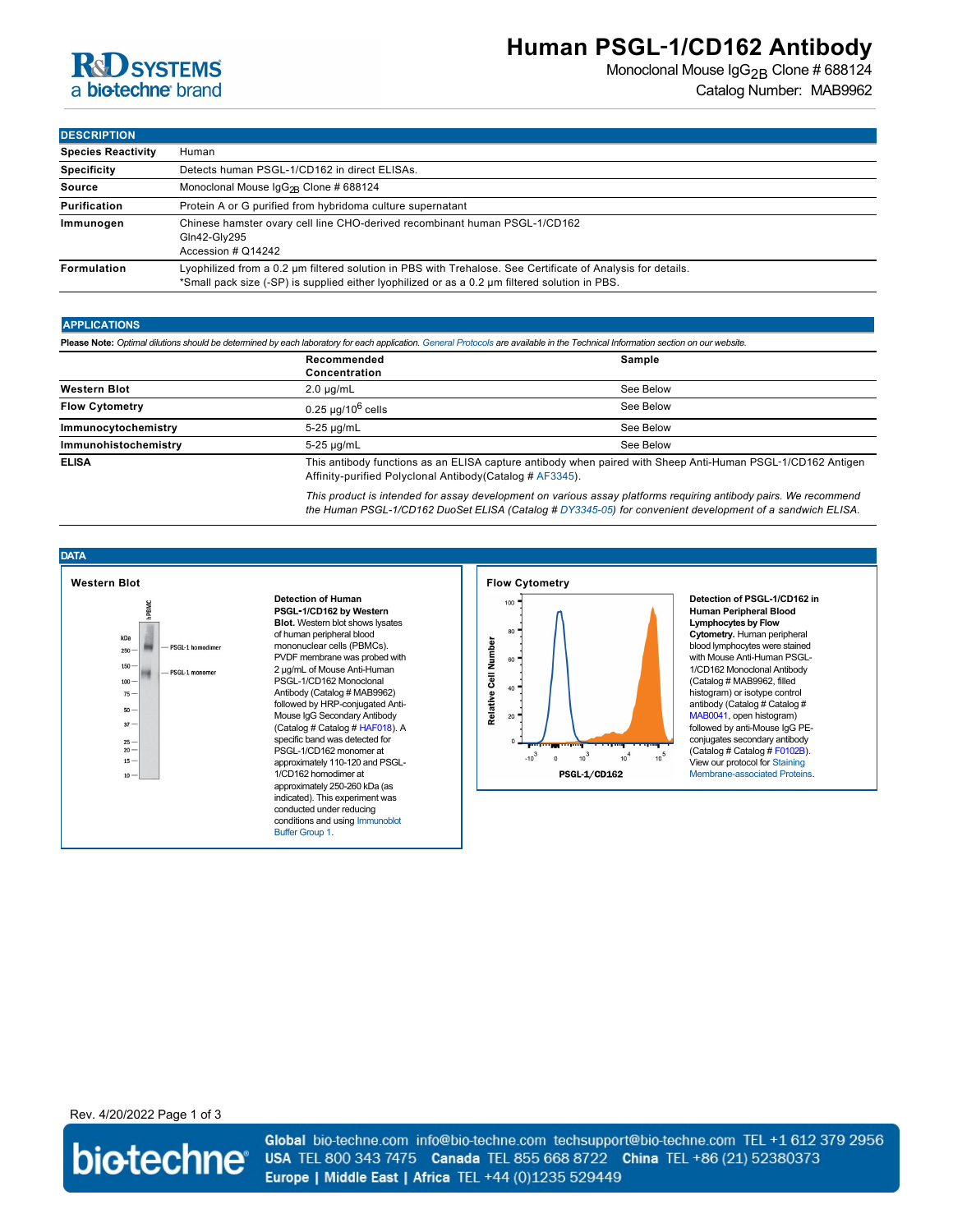## **R&D SYSTEMS** a biotechne brand

# **Human PSGL**‑**1/CD162 Antibody**

Monoclonal Mouse IgG<sub>2B</sub> Clone # 688124 Catalog Number: MAB9962



**PSGL**‑**1/CD162 in Human PBMCs.** PSGL-1/CD162 was detected in immersion fixed human peripheral blood mononuclear cells (PBMCs) using Mouse Anti-Human PSGL-1/CD162 Monoclonal Antibody (Catalog # MAB9962) at 5 µg/mL for 3 hours at room temperature. Cells were stained using the NorthernLights™ 557-conjugated Anti-Mouse IgG Secondary Antibody (red; Catalog # Catalog # [NL007](https://www.rndsystems.com/search?keywords=NL007)) and counterstained with DAPI (blue). Specific staining was localized to cytoplasm. View our protocol for Fluorescent ICC [Staining of Non-adherent Cells](http://www.rndsystems.com/ihc_detail_objectname_fluorescent_icc_non_adherent_cells.aspx).

#### **Immunohistochemistry**



**PSGL**‑**1/CD162 in Human Tonsil.** PSGL-1/CD162 was detected in immersion fixed paraffin-embedded sections of human tonsil using Mouse Anti-Human PSGL-1/CD162 Monoclonal Antibody (Catalog # MAB9962) at 5 µg/mL for 1 hour at room temperature followed by incubation with the Anti-Mouse IgG VisUCyte™ HRP Polymer Antibody (Catalog # Catalog # [VC001](https://www.rndsystems.com/search?keywords=VC001)). Tissue was stained using DAB (brown) and counterstained with hematoxylin (blue). Specific staining was localized to lymphocytes. View our protocol for [IHC Staining with VisUCyte HRP](https://www.rndsystems.com/resources/protocols/protocol-visucyte-hrp-polymer-detection-reagent) Polymer Detection Reagents.

#### **Human PSGL**‑**1/CD162 ELISA Standard Curve.** Recombinant Human PSGL-1/CD162 protein

**Western Blot**



**Detection of Human PSGL-1/CD162 by Western Blot.** Western blot shows lysates of Jurkat human acute T cell leukemia cell line and Ramos human Burkitt's lymphoma cell line. PVDF membrane was probed with 2 µg/mL of Mouse Anti-Human PSGL-1/CD162 Monoclonal Antibody (Catalog # MAB9962) followed by HRPconjugated Anti-Mouse IgG Secondary Antibody (Catalog # [HAF018](https://www.rndsystems.com/search?keywords=HAF018)). Specific bands were detected for PSGL-1/CD162 at approximately 120, 250 kDa (as indicated). This experiment was conducted under reducing conditions and using Western Blot Buffer Group 1.

### **ELISA**  $10$ was serially diluted 2-fold and captured by Mouse Anti-Human **Optical Density** PSGL-1/CD162 Monoclonal Antibody (Catalog # MAB9962)  $0.1$  $10$ 100 1000 10000 Human PSGL-1 Concentration (pg/mL)

coated on a Clear Polystyrene Microplate (Catalog # Catalog # [DY990\)](https://www.rndsystems.com/search?keywords=DY990). Sheep Anti-Human PSGL-1/CD162 Antigen Affinitypurified Polyclonal Antibody(Catalog # Catalog # [AF3345\)](https://www.rndsystems.com/search?keywords=AF3345) was biotinylated and incubated with the protein captured on the plate. Detection of the standard curve was achieved by incubating Streptavidin-HRP (Catalog # Catalog # [DY998](https://www.rndsystems.com/search?keywords=DY998)) followed by Substrate Solution (Catalog # Catalog # [DY999](https://www.rndsystems.com/search?keywords=DY999)) and stopping the enzymatic reaction with Stop Solution (Catalog # Catalog # [DY994\)](https://www.rndsystems.com/search?keywords=DY994).



 $\bullet$ 6 months, -20 to -70 °C under sterile conditions after reconstitution.

Rev. 4/20/2022 Page 2 of 3



Global bio-techne.com info@bio-techne.com techsupport@bio-techne.com TEL +1 612 379 2956 USA TEL 800 343 7475 Canada TEL 855 668 8722 China TEL +86 (21) 52380373 Europe | Middle East | Africa TEL +44 (0)1235 529449